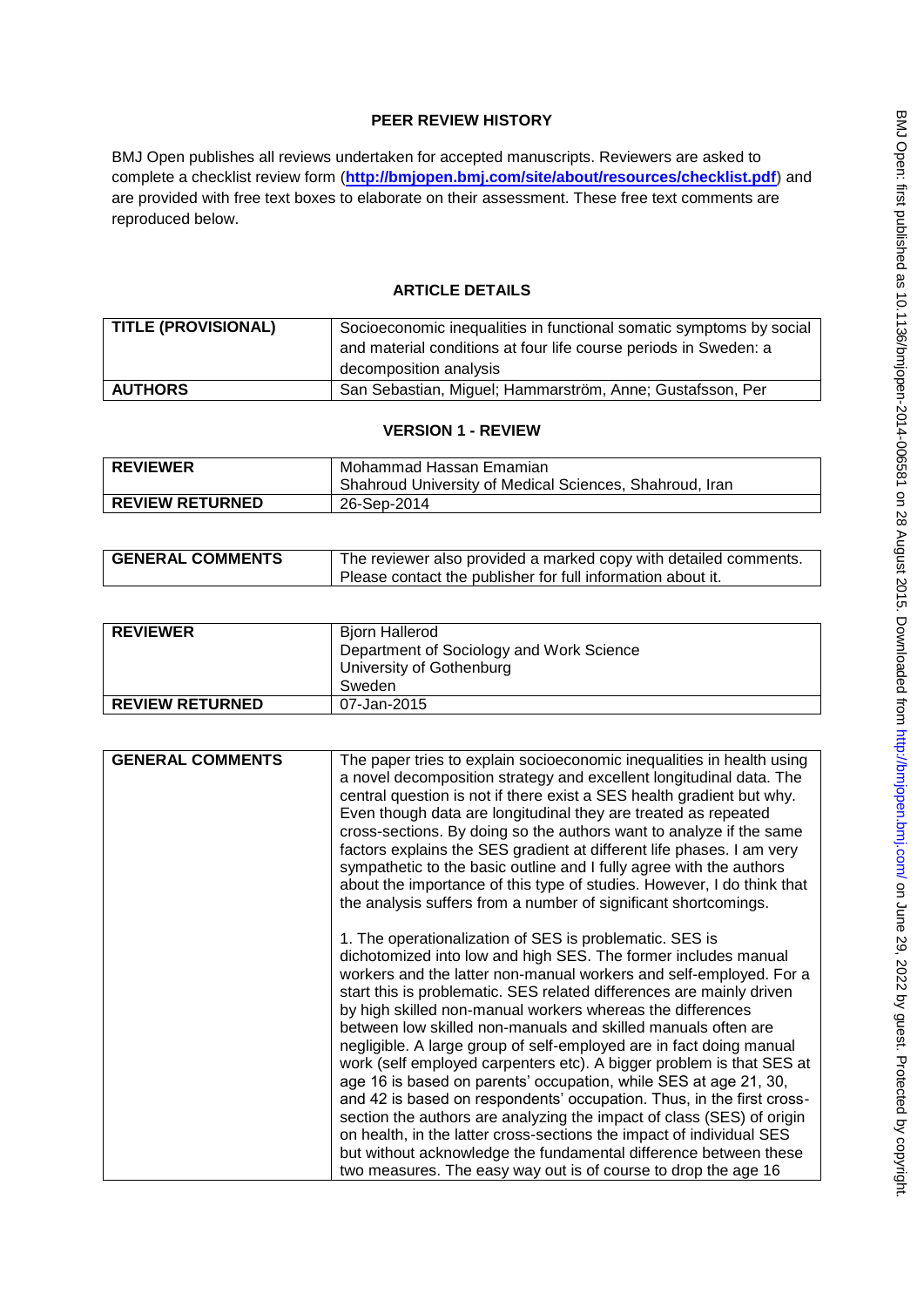| analysis. To make it even more problematic SES at age 21 and 30 is<br>based on a mix of occupation and education. To summarize; the aim<br>is to understand SES related health differences but that cannot be<br>achieved without a distinct and consistent measure of SES. This<br>paper lacks such a measure.                                                                                                                                                                                                                                                                                                                                                                                                                            |
|--------------------------------------------------------------------------------------------------------------------------------------------------------------------------------------------------------------------------------------------------------------------------------------------------------------------------------------------------------------------------------------------------------------------------------------------------------------------------------------------------------------------------------------------------------------------------------------------------------------------------------------------------------------------------------------------------------------------------------------------|
| 2. Because different 'adversities' are used for the different cross-<br>sections it is very hard, not to say impossible, to address 'to what<br>degree the same determinants operates across the life course'<br>(page 4). This has a number of serious consequences. The first is<br>obvious. Why comparing four different cross-sections if they are not<br>comparable? Apart from this there is a lack of theoretical<br>considerations, i.e., what kinds of social mechanisms mediating the<br>impact of SES are the empirical indicators indicating? Because there<br>is no such reasoning the discussion and conclusion becomes a<br>repetition of the results but without tapping into a more theoretical<br>and explanatory phase. |
| 3. Finally I think that the paper lacks references to longitudinal<br>research in general and research on accumulation of advantages<br>and disadvantages in particular.<br>For these reasons I cannot recommend the paper for publication.                                                                                                                                                                                                                                                                                                                                                                                                                                                                                                |

# **VERSION 1 – AUTHOR RESPONSE**

Reviewer: 1

Reviewer Name Mohammad Hassan Emamian, MD, MPH, PhD Institution and Country Shahroud University of Medical Sciences, Shahroud, Iran Please state any competing interests or state 'None declared': None

This is an interesting study that seeks to assess socioeconomic inequalities in functional somatic symptoms. Overall, the topic is important; however, a number of issues may limit the value of the article, I hope below comments improve the quality of the paper.

## **Title**

1. I find the title in its current state to be confusing. Socioeconomic inequalities in health, is a wide concept, while the authors try to decompose socioeconomic inequalities in functional somatic symptoms. I would consider editing for clarity's sake.

We agree with this comment. The title has been changed to: "Socioeconomic inequalities in functional somatic symptoms by social and material conditions at four life course periods in Sweden: a decomposition analysis"

# Abstract

2. It does not adequately set up the rationale for the study.

Re-reading the abstract, we agree, and have therefore modified the abstract to better present the rationale:

" … but current research is lacking on key points, including determinants of socioeconomic differences in health, and not the least variations of these determinants over the life course." 3. The results section needs more explanation. What is the gap? You must explained the results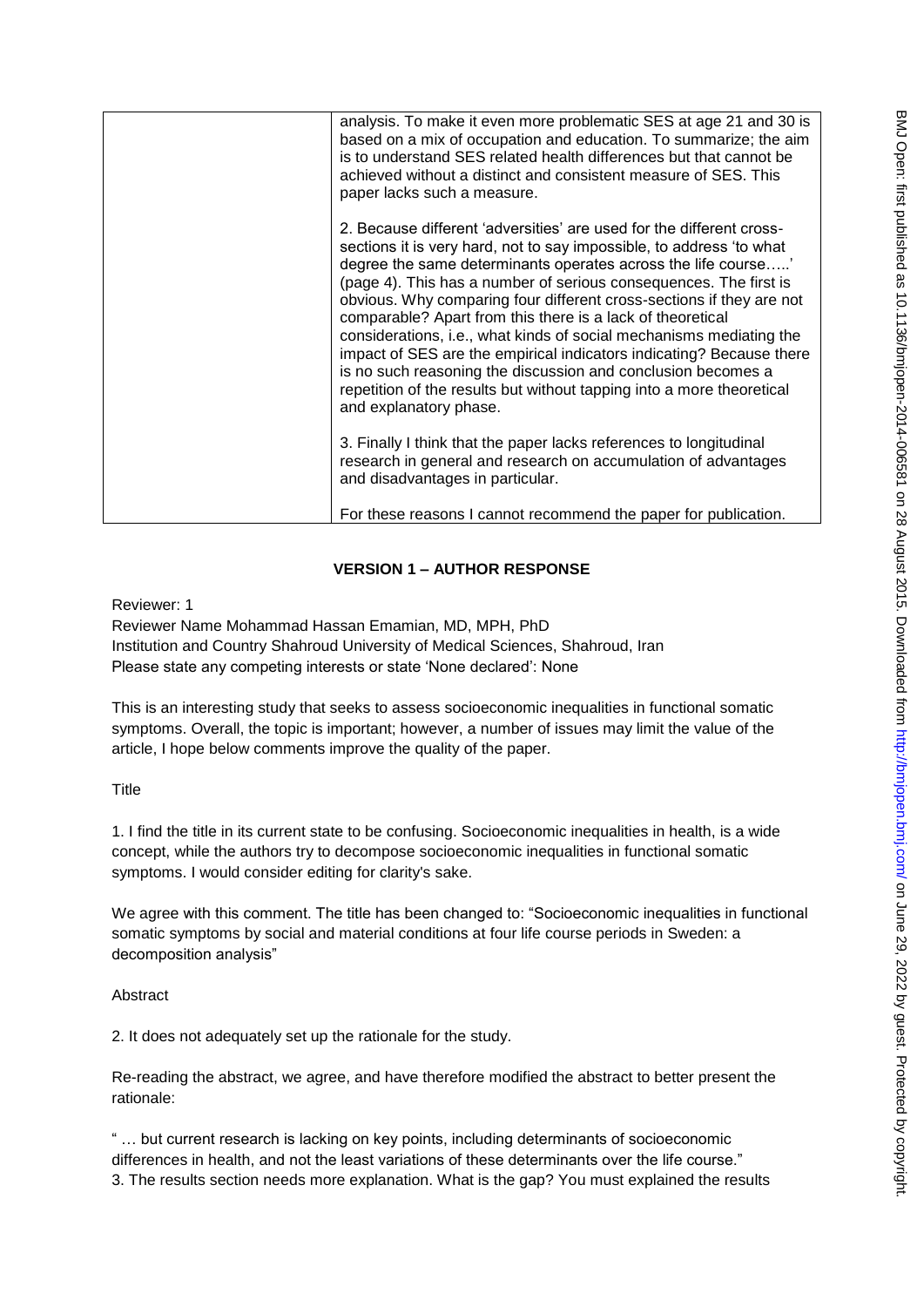according to method of analysis (Oaxaca decomposition)

To clarify the results section in the abstract, we have revised it to more specific formulations, including adding explanation to the gap.

Inequalities in symptoms between blue- and white-collar socioeconomic groups increased along the life course, from 3.46 units at age 16 to 4.92 units at age 42. In the decomposition analysis, a high proportion of the health gap between socioeconomic groups could be explained by social and material living conditions…

4. The conclusion section must be according to results.

Yes, we agree with this comment. The following text has been added to re-direct the conclusion closer to the results, rather than looking forward.

"Socioeconomic inequalities in functional somatic symptoms increased along the life course in this Swedish cohort. A considerable portion of the social gaps in health was explained by concurrent social and material conditions, and the importance of specific adversities was dependent on the life course stage."

Introduction

5. Lines 48-55, there are many other studies regarding socioeconomic decomposition such as:

http://www.ncbi.nlm.nih.gov/pubmed/25068048

http://www.ncbi.nlm.nih.gov/pubmed/23636851

http://www.ncbi.nlm.nih.gov/pubmed/24979299

http://www.ncbi.nlm.nih.gov/pubmed/24171933

Although the references the reviewer provided concern other health and SES measures as well as other types of decomposition factors, we agree that they all are relevant for the present study and have therefore added them to the introduction.

There are also many other studies, decomposing socioeconomic inequalities using decomposition of Concentration Index.

We agree with the reviewer that there are other studies which decompose the socioeconomic inequality of health measured by the concentration index, but this is another conceptual and analytical approach to the one used in our research, which is not directly comparable to the one of the present study. Not to stray too far from the target, we therefore prefer to not go into that, admittedly substantial, literature, for this specific manuscript.

### Methods

6. Page 6-7 – Why you dichotomized the adversities variables? You may use continuous or ordinal variables in analysis, leading to more precise results.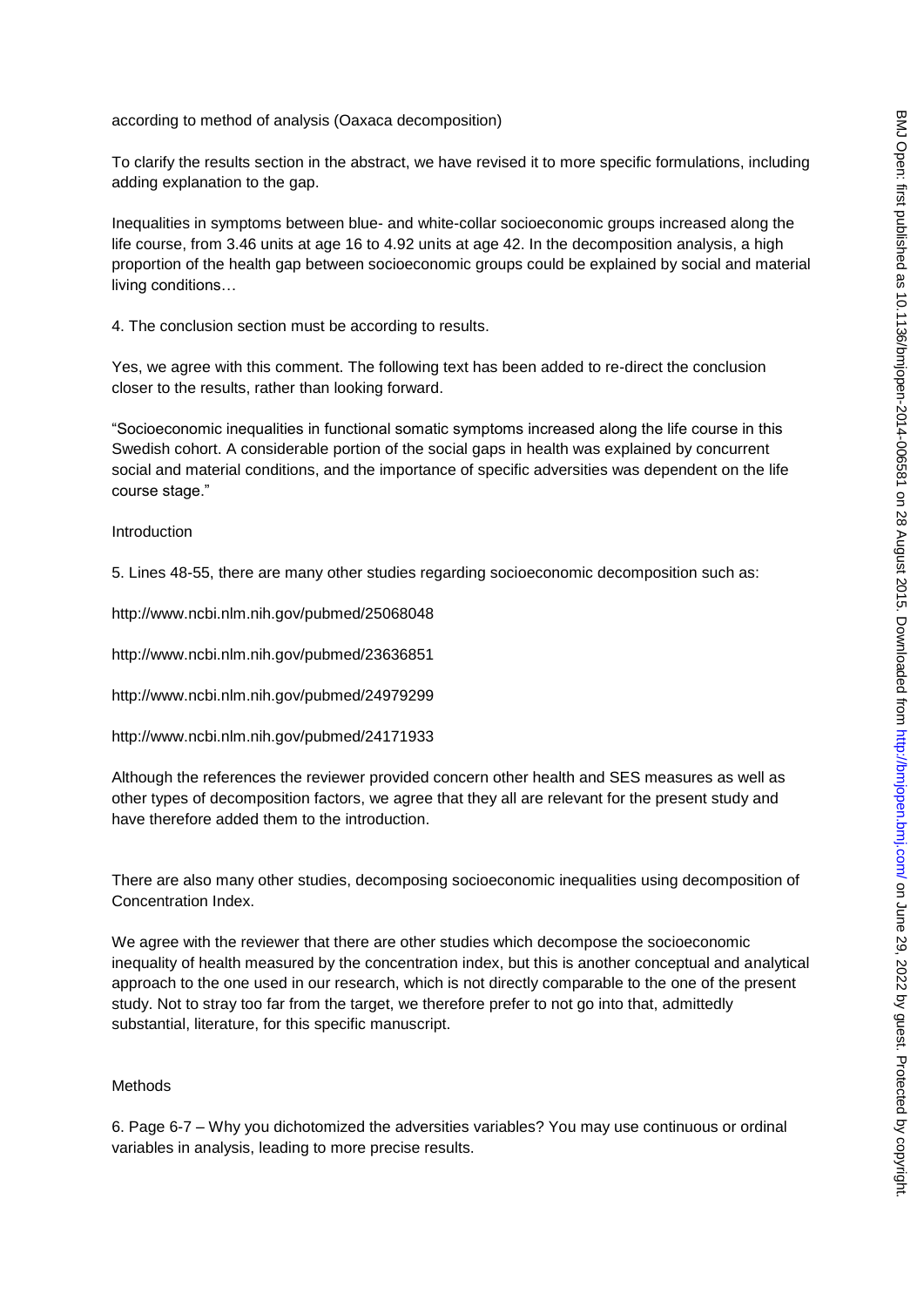Adversity variables were either based on binary questionnaire items, or dichotomized partly in order to keep them a constant range of all adversities used in the analysis, partly to keep consistency because this is the way they have been using in other studies from our group. See for instance these references:

Gustafsson PE, Hammarström A. Socioeconomic disadvantage in adolescent women and metabolic syndrome in mid-adulthood: an examination of pathways of embodiment in the Northern Swedish Cohort. Soc Sci Med. 2012 May;74(10):1630-8

Gustafsson PE, Hammarström A, San Sebastian M. Cumulative contextual and individual disadvantages over the life course and adult functional somatic symptoms in Sweden. Eur J Public Health. 2014

Gustafsson, P.E., Janlert, U., Theorell, T., Westerlund, H., & Hammarstrom, A. Social and material adversity from adolescence to adulthood and allostatic load in middle-aged women and men: Results from the Northern Swedish Cohort. Annals of Behavioral Medicine 2012; 43, 117-128

7. Page 8 – The way of dividing population in two low and high SES is an important factor in decomposition analysis. Dividing the population to SES according to their occupation and level of education is not a correct method. Is there any study regarding this type of classification in Sweden?

Not sure if we understand this point. As mentioned in the article, we classified socioeconomic status by own occupation according to the classification scheme of Statistics Sweden, and dichotomized into manual workers (blue-collar) vs. non-manual employees and self-employed (white-collar) which is a standard procedure both in Sweden and internationally.

See for instance:

Rydwik E, Welmer AK, Angleman S, Fratiglioni L, Wang HX. Is midlife occupational physical activity related to disability in old age? The SNAC-Kungsholmen study. PLoS One 2013;8(7):e70471. Morikawa Y, Martikainen P, Head J, Marmot M, Ishizaki M, Nakagawa H. A comparison of socioeconomic differences in long-term sickness absence in a Japanese cohort and a British cohort of employed men. Eur J Public Health 2004;14(4):413-6.

We have also used this type of classification in our previous studies (see for instance those mentioned in the previous comment).

8. Page 9, line 19 – I appreciate the authors description of the Oaxaca decomposition model. As this technique might not be familiar to many readers, a bit more detail on why it was used and what information it provides would be useful. The following sentence needs more details.

"The latter, unexplained, component captures all potential effects of differences in unobserved variables"

The authors also do not present a true interpretation about negative and positive estimates in Oaxaca models.

Please refer to: O'Donnell O, van Doorslaer E, Wagstaff A et al (2008) Analyzing Health Equity Using Household Survey Data A Guide to Techniques and Their Implementation. The World Bank, Washington, DC

The concept of the unexplained component has bee now expanded. It reads:

"The latter, unexplained component, captures the part of the gap that remains unexplained after the health determinants are taken into account; it is seen as an indication of unequal treatment (discrimination) of the SES groups, and/or also differences in omitted determinants of health"

Not sure why the reviewer mentions that we do not present a true interpretation about the negative and positive estimates. In the text, we state: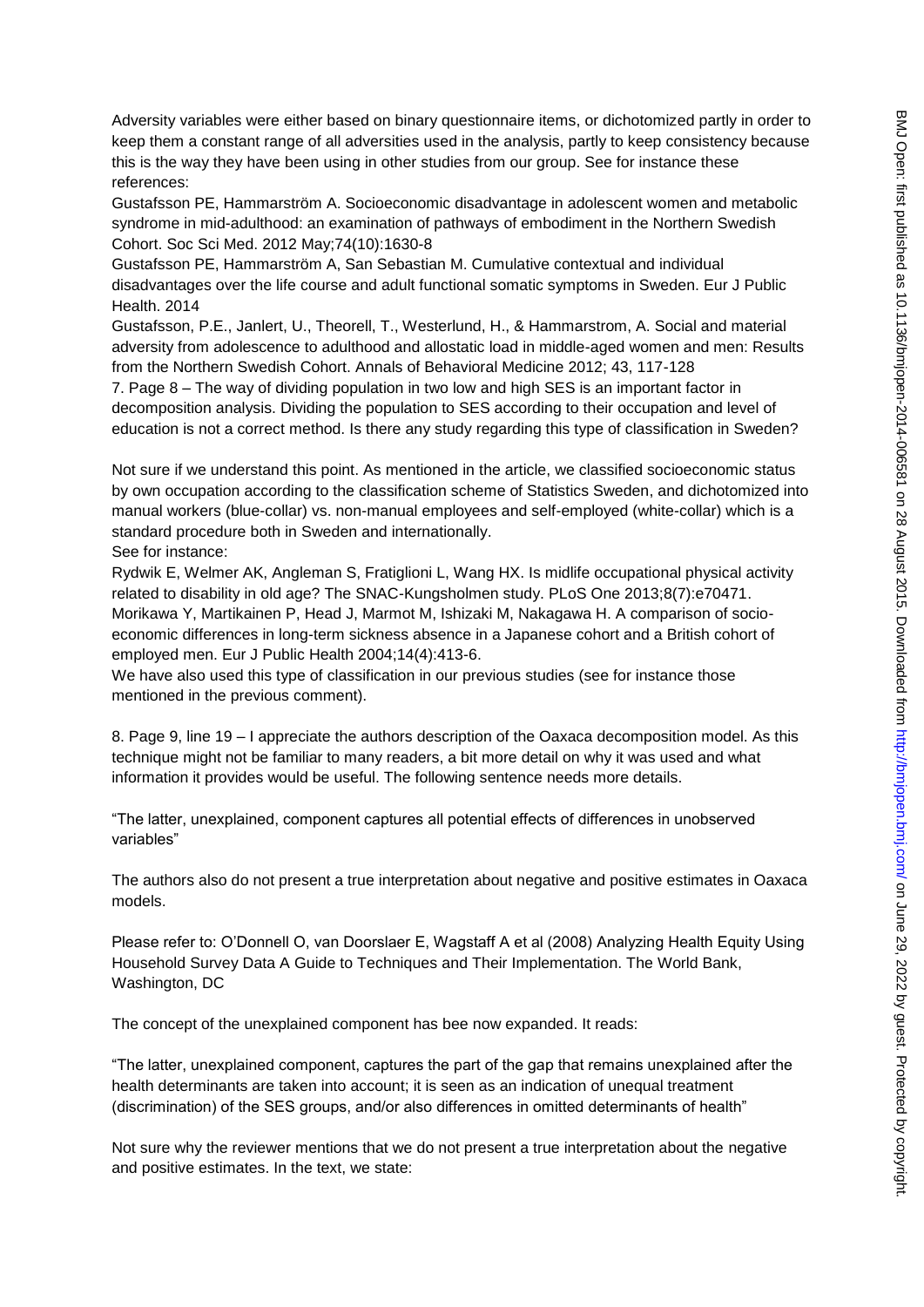"Decomposition estimates can be negative or positive; negative estimates indicate that the variable in question contributes to the inequality in the direction which runs counter to the overall inequality. Thus, a positive sign indicates that the gap in the variables favor the most advantaged group (high SES in our case)" which is backed by a reference (Stewart Willams, 2009).

9. page 9, line 36 – Before running the decomposition command (Oaxaca in STATA) the author must confirm the existence of an SES inequality in a multivariate regression model with SES as an independent variable. If SES does not have any significant effect in this model (this is probably true at age 16 in this study) then decomposition will not be necessary. (Please refer to above mentioned reference).

While we are aware that this is the strategy proposed by O`Donnell et al, their theoretical or conceptual arguments to follow these steps are unclear. The key point to conduct an Oaxaca decomposition analysis is that there is a health gap between a dichotomized socioeconomic variable and not the statistical association that there might between these two variables.

As the reviewer points there is not a significant association in the regression model between SES and FSS at age 16 but there is however a difference in health of 0.19 units. Should not be we interested in exploring which factors explain that difference because the regression model was insignificant?

Another related point is the justification to include variables in the Oaxaca analysis based on the regression results. This can be misleading. In our case at age 16, sex is significant but not parents separation in the regression model; in the Oaxaca analysis both variables explained the same amount of the difference (6.25% thought in opposite directions). Based on the regression analysis we would have missed the contribution of the variable separation.

10. Page 10, line 3 – When you find any interaction between variables, then repeating the analysis for subgroups is recommended. The author does not report any interaction between gender and other variables (this is possible in Oaxaca command), therefore they must capture the role of gender simply by adding this variable to decomposition modes.

Again, this line of argument represents a particular strategy of data analysis. We prefer to use stratification based on conceptual arguments more than statistical ones, i.e. a theory-driven rather than a data-driven approach. Based on our previous research, we know that there are strong differences in socioeconomic inequalities in health by gender. This clarification has been added to the text.

"Given that our previous research has shown significant socioeconomic differences in health between men and women 37,38, analyses were also performed stratified by gender."

As far as we know the Oaxaca command from Stata can calculate interaction terms measuring the simultaneous effect of differences in endowments and coefficients but it does not provide an indication among which variables the interaction exists.

## Results

11. Please add 95% CI in decomposition tables.

We can do this though we would prefer not since the tables are already so dense in terms of the amount of numbers (it is unusual to present decomposition analysis along the life course). We have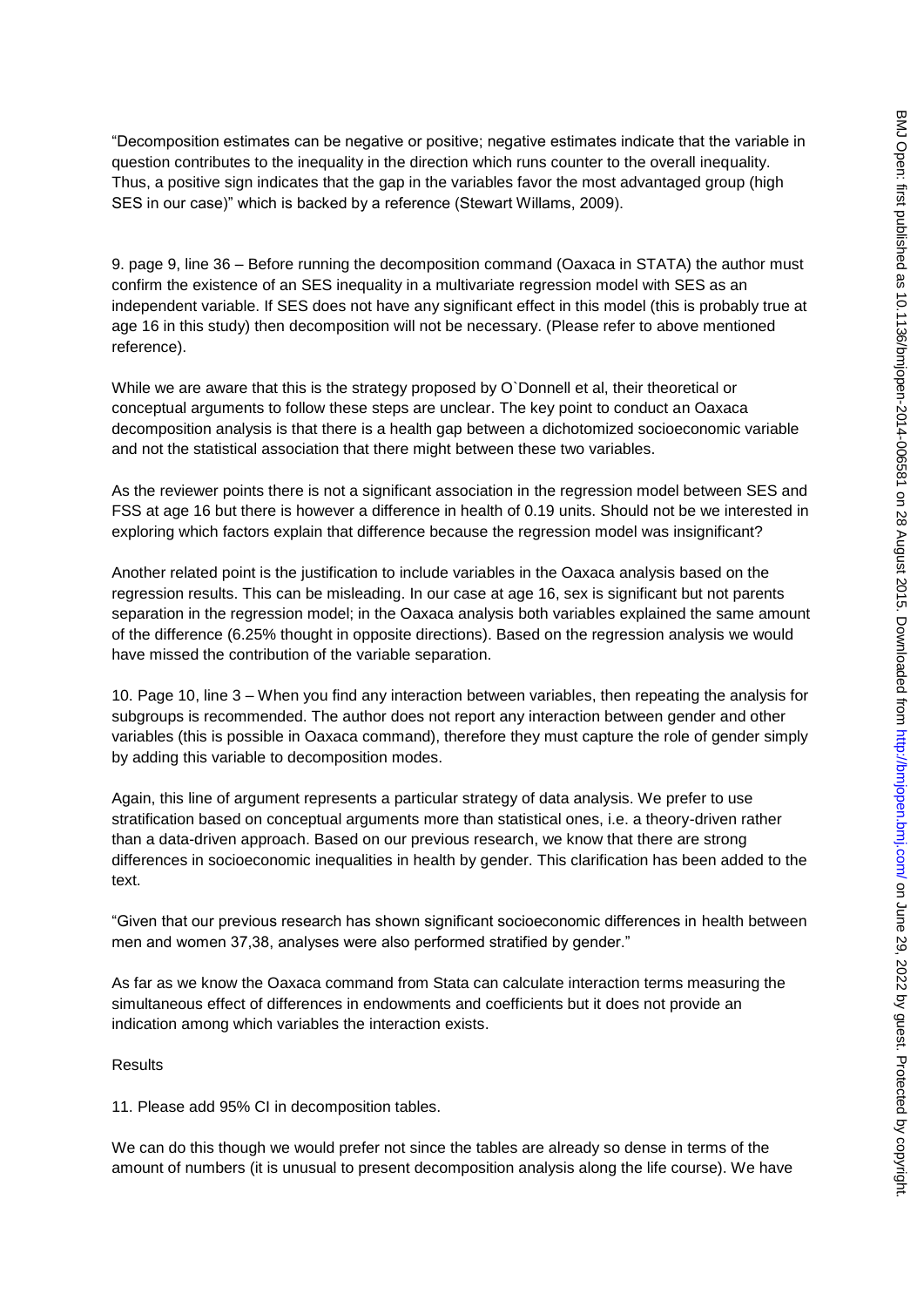made efforts to present the results in a way as concise as possible given the amount of point estimates which are completely necessary to report for our research questions. Confidence intervals would not add anything qualitatively new to the inferences and the interpretation of the results. But if the reviewer or editor considers appropriate to include them even in the light of the density issue, we can of course easily do it.

12. Surprisingly the authors omitted the independents variables in unexplained parts and report only constant and total share. Please report the results completely and explain about data in results and discussion section. Also in explained part many variables have missing values!

The information required by the reviewer is provided by the command Oaxaca in Stata and therefore this could be done. At the same time, not all information provided by Stata commands are always necessary. In this case, we consider that i) the interpretation of the specific contribution of each variable to the unexplained part is limited (is discrimination or differences in the effects (betas) of the variables?); ii) we do not think that information adds any relevance to the key research question of this study which is to measure the part of the gap in mean health status due to differences in specific variables; iii) a less important reason can be related to the clarity of the table. Given the amount of explanatory variables included in this study, it would double the size of the tables, and as noted above, we have attempted to select only the most important estimates in order to make the results section more accessible for a broader audience.

Nevertheless, if the reviewer or editor would insist on reporting the unexplained part in addition to the explained ones, we are happy to comply.

13. Prospective design is considered as strength of this study, but the author analyzed data as four cross-sectional studies. They must benefit from more appropriated analysis for repeated measures data such as GEE models. This is especially important for causal inference.

GEE models or repeated measurements analyses are not very helpful for the research question of this study: to decompose differences in health according to socioeconomic status. This would completely change the aims of the manuscript. We have already used this principal approach (more specifically, by longitudinal multilevel models) in a previous publication but answering a complete different research question. See for instance the reference below.

Gustafsson PE, San Sebastian M. When does hardship matter for health? Neighborhood and individual disadvantages and functional somatic symptoms from adolescence to mid-life in The Northern Swedish Cohort. PLoS One 2014;9(6):e99558.

The prospective design is nevertheless an important methodological strength even when performing repeated cross-sectional analyses, since it addresses the wealth of potential confounders which would arise e.g. if the analysis would have been on an age-heterogeneous cross-sectional sample stratified by age. By using prospective data in the present manuscript, we remove many confounders simply owing to the age groups being different individuals differing in many other respects than age. This methodological strength has been clarified in the methodological section of the manuscript:

Compared to a cross-sectional study, the prospective design means that many confounders are addressed by design, specifically those that would produce biased results in different age groups solely because of the groups comprising different individuals who differ in many other respects than being of different ages.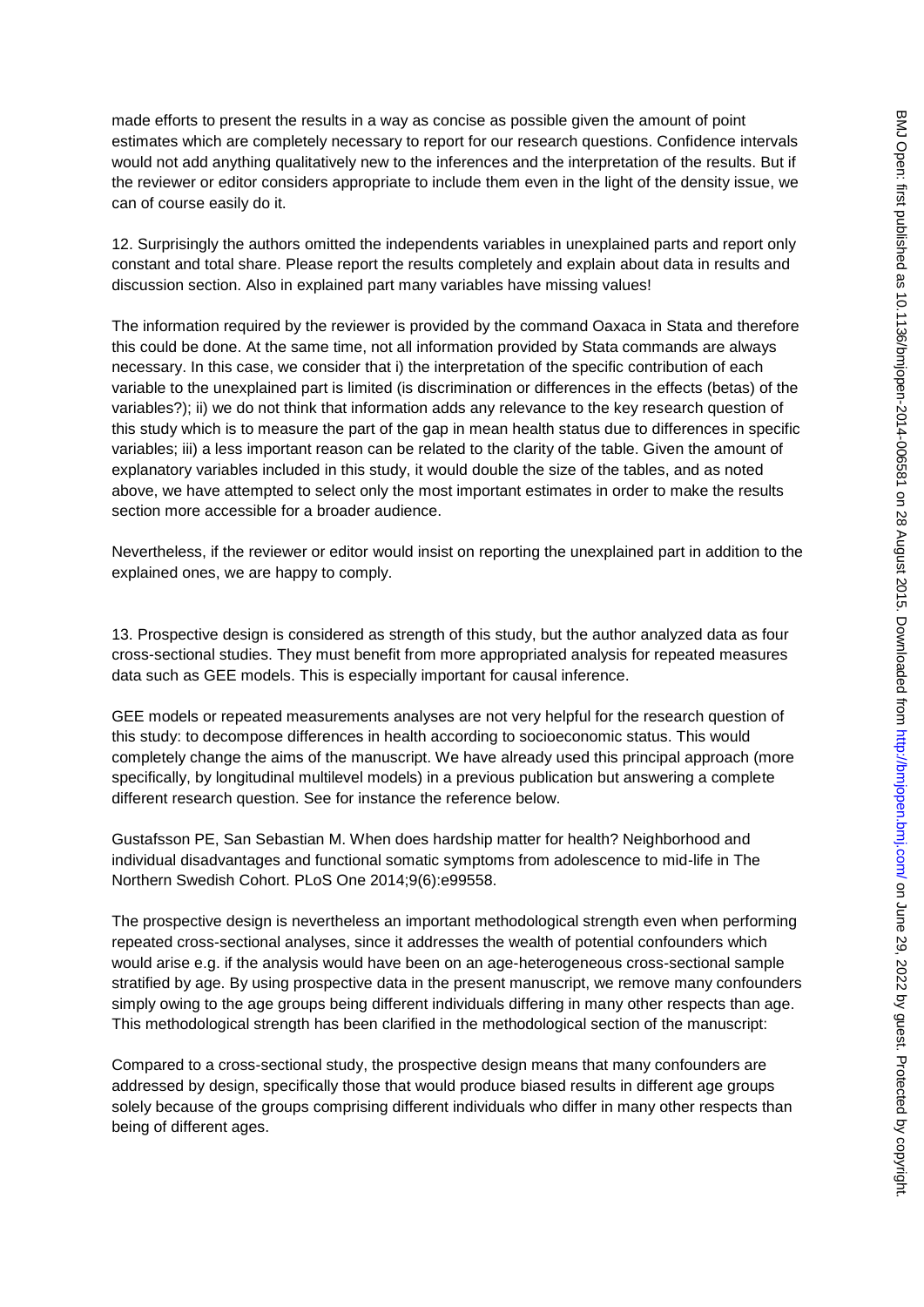#### Discussion and conclusion

14. These section must completely rewrite after repeating the analysis.

Since we have argued that a reanalysis of the data is not necessary, the discussion and conclusion have not been changed.

Reviewer: 2 Reviewer Name Bjorn Hallerod Institution and Country Department of Sociology and Work Science University of Gothenburg Sweden Please state any competing interests or state 'None declared': Non declared

The paper tries to explain socioeconomic inequalities in health using a novel decomposition strategy and excellent longitudinal data. The central question is not if there exist a SES health gradient but why. Even though data are longitudinal they are treated as repeated cross-sections. By doing so the authors want to analyze if the same factors explains the SES gradient at different life phases. I am very sympathetic to the basic outline and I fully agree with the authors about the importance of this type of studies. However, I do think that the analysis suffers from a number of significant shortcomings.

1. The operationalization of SES is problematic. SES is dichotomized into low and high SES. The former includes manual workers and the latter non-manual workers and self-employed. For a start this is problematic. SES related differences are mainly driven by high skilled non-manual workers whereas the differences between low skilled non-manuals and skilled manuals often are negligible. A large group of self-employed are in fact doing manual work (self employed carpenters etc). A bigger problem is that SES at age 16 is based on parents' occupation, while SES at age 21, 30, and 42 is based on respondents' occupation. Thus, in the first cross-section the authors are analyzing the impact of class (SES) of origin on health, in the latter cross-sections the impact of individual SES but without acknowledge the fundamental difference between these two measures. The easy way out is of course to drop the age 16 analysis. To make it even more problematic SES at age 21 and 30 is based on a mix of occupation and education. To summarize; the aim is to understand SES related health differences but that cannot be achieved without a distinct and consistent measure of SES. This paper lacks such a measure.

As the reviewer knows, the manual/non-manual SES distinction is well established in social epidemiological research, both in Sweden and internationally. The decomposition analysis requires a dichotomization of the exposure variable. In this case, we took the decision to dichotomize between manual vs non-manual(+self-employed) to follow some of the epidemiological tradition and to be coherent with our previous research. See for instance: Gustafsson PE, Hammarström A. Socioeconomic disadvantage in adolescent women and metabolic syndrome in mid-adulthood: an examination of pathways of embodiment in the Northern Swedish Cohort. Soc Sci Med 2012;74(10):1630-8.

Other kind of dichotomizations, as the reviewer suggests, could have been done. However we would fall in the same problem. For instance, self-employed is a very heterogeneous group, and to include them in the non-manuals is also questionable since they could be earning much more than manual workers and therefore be very different groups. To have only the low skilled non-manual as the exposed group would not be possible due to the low sample size.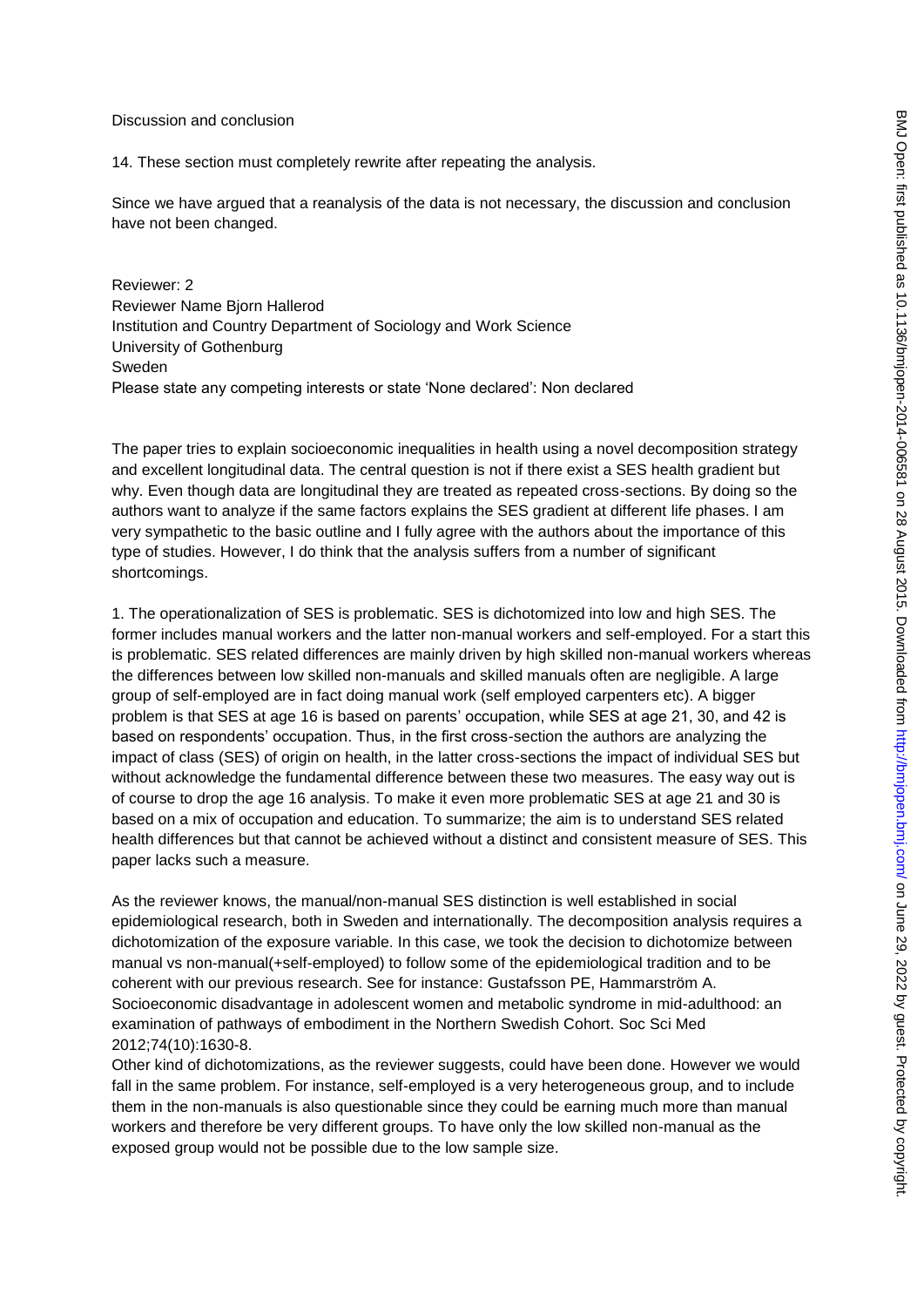The reviewer sees a problem in the use of SES in different ways at different age periods. But this is an established integral approach of the entire epidemiological subfield labeled life course epidemiology (see for instance Galobardes et al. Measuring socioeconomic position in health research. Br Med Bull. 2007;81-82:21-37). While we agree that the measures are indeed very different since one is representing your own SES and the other your parents', we consider the measure differences are inherent to the life course period under study – there is no directly corresponding measure of your own occupational class in adolescence (although some school variable, such as gymnasium program would be possible and is tried out e.g. by some Swedish researchers such as Kurt Hagqvist). In this manuscript, we do want to tie in to the existing social and life course epidemiological literature, and here parental SES is by a far margin the most common measure of childhood/adolescent SES. We have added a sentence in the methodological considerations.

While we are aware that the SEP of the parents might not really represent that of the children, it is common in social epidemiology to use individual occupational measures to characterize the SEP of others connected to them 57.

By removing the age 16 analyses, as the reviewer seem to suggest, we would limit the scope of the manuscript substantially by only considering the adult life course. To us, the fact that we do indeed have a measure point during adolescence is one of the key strengths of this study.

The use of concurrent highest education as a proxy for SES for some cases missing information on occupation at age 21 and 30, we agree, is not an optimal situation, but was weighed against the option of excluding the cases with missing data, with the resulting lesser statistical power, and even more importantly, an imminent risk for introduction of selection bias. Nevertheless, this has added as a specific methodological issue in the revised methodological discussion.

There also seem to have arisen some misunderstandings about the purpose of decomposition analysis. It is not that we are analyzing "the impact of class (SES) of origin on health" but what factors might be explaining a health difference that is observed between two socioeconomic groups at four different periods of life, as stated in the manuscript.

In the revised manuscript, we have tried to provide a more accessible description of the decomposition analysis in the statistics section.

2. Because different 'adversities' are used for the different cross-sections it is very hard, not to say impossible, to address 'to what degree the same determinants operates across the life course…..' (page 4). This has a number of serious consequences. The first is obvious. Why comparing four different cross-sections if they are not comparable? Apart from this there is a lack of theoretical considerations, i.e., what kinds of social mechanisms mediating the impact of SES are the empirical indicators indicating? Because there is no such reasoning the discussion and conclusion becomes a repetition of the results but without tapping into a more theoretical and explanatory phase.

We agree that the word "same" should not be used and has been substituted for "similar or different". However, we disagree with the main point of the reviewer. Neither measures of socioeconomic status nor adversities can look the same across the life course because life is different, and also the practical challenges of preserving decades-long cohorts; this is standard issue in the field of life course epidemiology. And this issue goes deeper than that; even events or conditions that operationally are identical do carry different meanings at different periods of the life course. Consider the death of parents during childhood vs. in mid-adulthood; one would be considered a traumatic event, the other a normative life event in the sense that most people do experience it, and adapt to it successfully.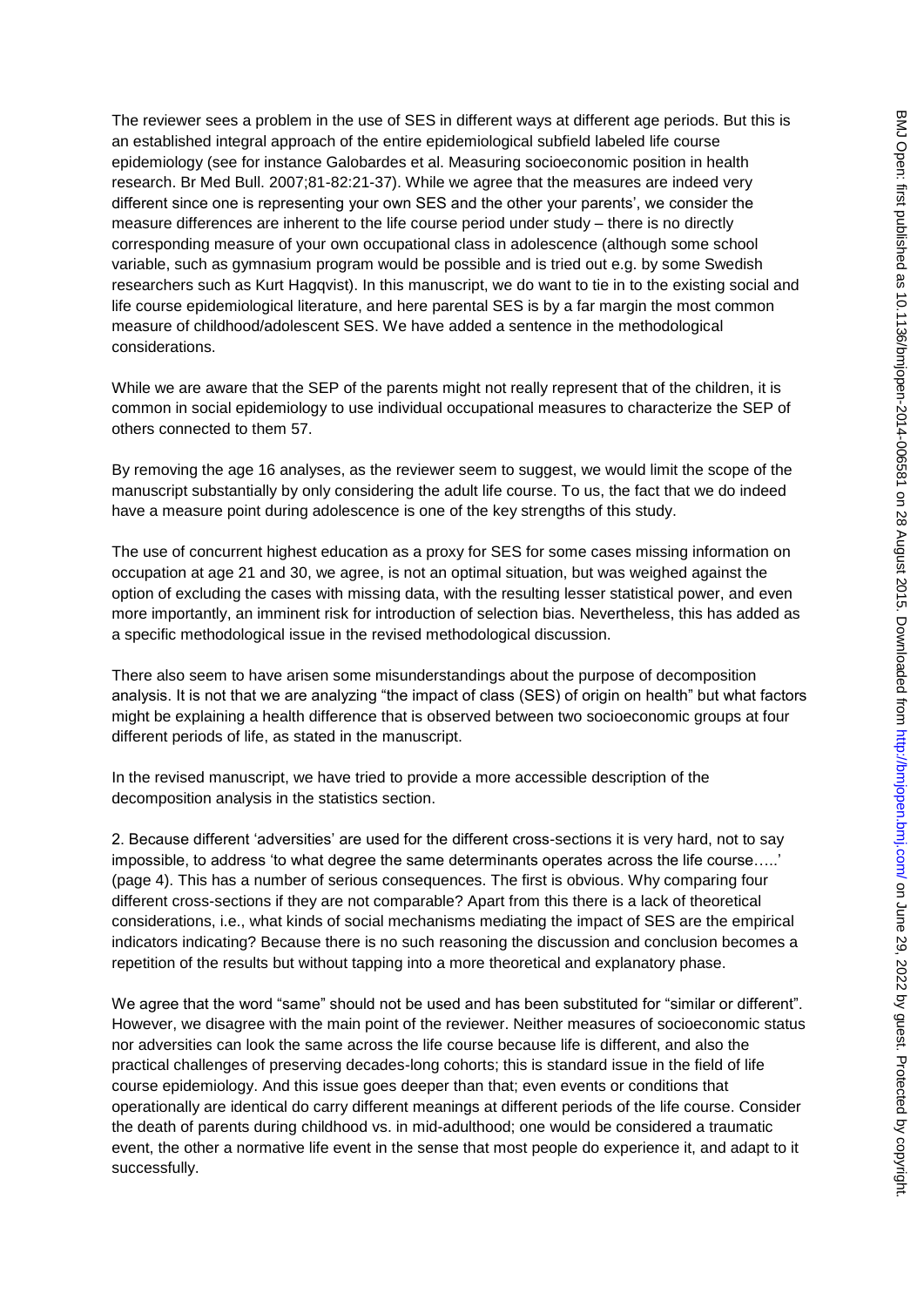Nevertheless, these conceptual, methodological and practical complexities are not, in our opinion, a reason to avoid empirical examinations which include some kind of comparison between different life course periods. While we agree with the reviewer that the age groups are not directly comparable, several issues are indeed kept fairly constant, such as the health outcome measure and not the least the sample by virtue of the prospective design. With this as a background, we see no lack in stringency with reporting to what degree observed adversities explain the SE gap in health at different life course periods.

This study falls under the theoretical frameworks of the social determinants of health inequalities and the life course perspective as presented in the introduction. In order to keep the paper's 'readability', we decided not to focus in-depth in theoretical frameworks specially when there are many and complex results that needs to be at last commented upon. In this case, it would be however difficult to discuss in the line of the reviewer (social mechanisms mediating the impact of SES) because of the restriction imposed by the decomposition analysis itself. Other researchers in our group are doing for instance structural equation modeling to disentangle the role of mediators.

To our knowledge, the present study is the first of its kind directly examining the explanatory factors for SE inequalities in health in a prospective cohort spanning over decades, and therefore we want to keep a tempered discussion about the results. We also appreciate that writing styles may vary across disciplines, and that within epidemiology a concise discussion fairly close to the results is common practice.

3. Finally I think that the paper lacks references to longitudinal research in general and research on accumulation of advantages and disadvantages in particular.

As we understand it, the present study is neither framed under a "strict" life course approach which usually requires longitudinal analysis, nor focuses on different explanatory models (such as the accumulation mentioned by the reviewer) over the life course. In the revised manuscript we have now added a few references related to the life course approach.

Whereas a considerable body of research focusing on social determinants of health has adopted a life course approach 18-19,…

For the empirical application and literature on such kind of approaches, we also refer to our previous publications:

Gustafsson PE, Hammarström A, San Sebastian M. Cumulative contextual and individual disadvantages over the life course and adult functional somatic symptoms in Sweden. Eur J Public Health 2014; pii: cku213.

Gustafsson PE, San Sebastian M. When does hardship matter for health? Neighborhood and individual disadvantages and functional somatic symptoms from adolescence to mid-life in The Northern Swedish Cohort. PLoS One 2014;9(6):e99558

Gustafsson PE, San Sebastian M, Janlert U, Theorell T, Westerlund H, Hammarström A. Life-course accumulation of neighborhood disadvantage and allostatic load: empirical integration of three social determinants of health frameworks. Am J Public Health 2014;104(5):904-10.

## **VERSION 2 – REVIEW**

| <b>REVIEWER</b> | Michael Gamborg                                                     |
|-----------------|---------------------------------------------------------------------|
|                 | I Institute of Preventive Medicine/Institut for Sygdomsforebyggelse |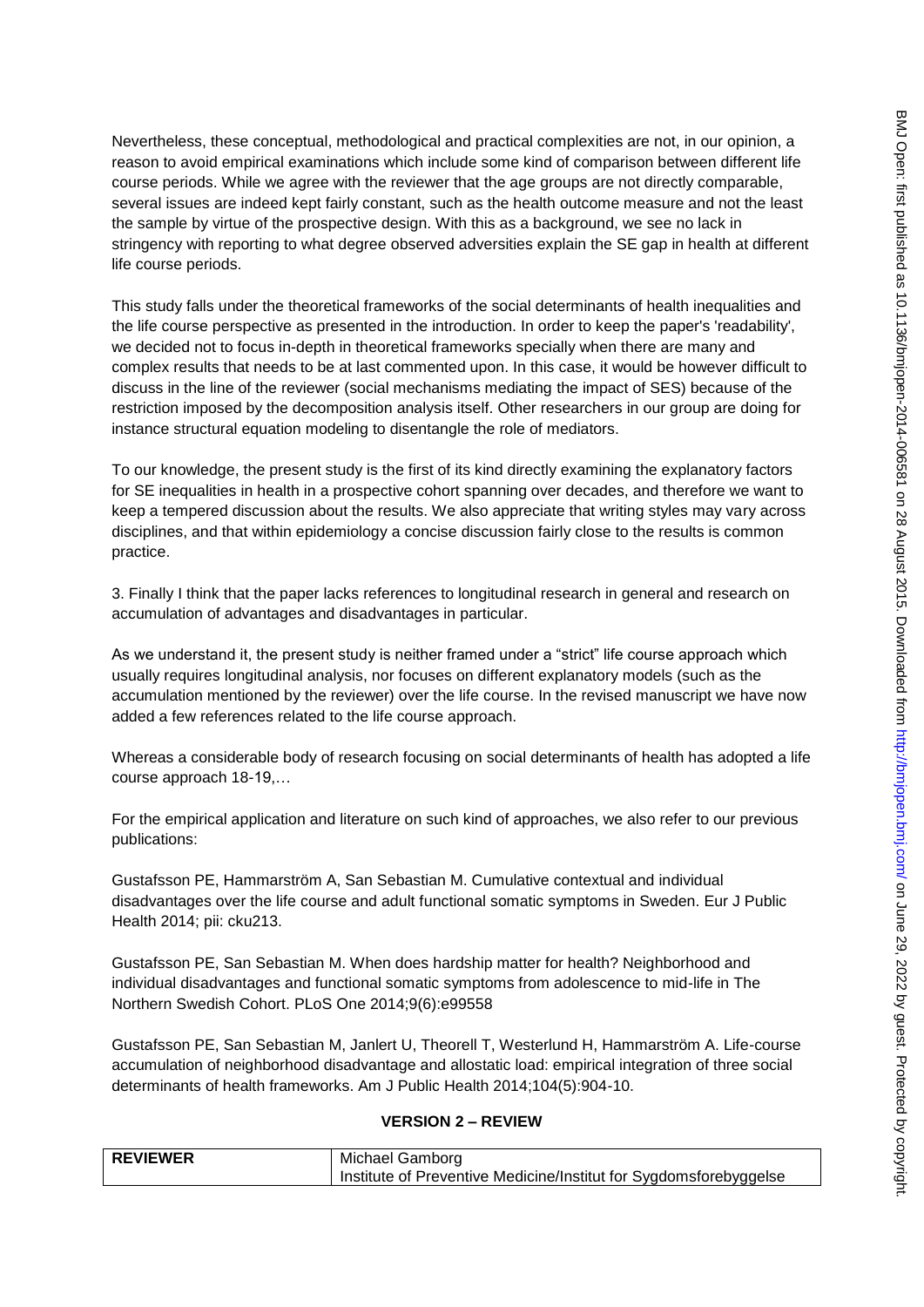|                        | Frederiksberg Hospital<br>Hovedvejen |
|------------------------|--------------------------------------|
|                        | Nordre Fasanvej                      |
|                        | Frederiksberg                        |
| <b>REVIEW RETURNED</b> | 22-May-2015                          |

| <b>GENERAL COMMENTS</b> | I find the paper well writen, but it needs little attention to the<br>statistical details.<br>The reviewer also provided a marked copy with detailed comments. |
|-------------------------|----------------------------------------------------------------------------------------------------------------------------------------------------------------|
|                         |                                                                                                                                                                |
|                         | Please contact the publisher for full information about it.                                                                                                    |

## **VERSION 2 – AUTHOR RESPONSE**

Reviewer: 1 Reviewer Name: Michael Gamborg Institution: Institute of Preventive Medicine/Institut for Sygdomsforebyggelse

Abstract

You mention that the inequalities increase by from 3.46 to 4.92, in which unit?

Thanks for pointing this issue, it was a mistake from our side. The numbers provided (3.46 to 4.92) are the means of the FSS outcome, not of the gap. We have now deleted the numbers from the sentence.

The FSS measure is a summative score of ten Likert scales, as described in the methods. As such, it is not expressed in a meaningful unit of measurement but only as a score.

And to claim that the difference increase, but there are no analysis done to support this claim.

In this sentence we refer that the gap in FSS between low and high SES increased in the sample over time. This can be observed in Table 2 where it goes from 0.19 at age 16 to 0.94 at age 43, and we do have specifically tested whether the gap is significant at each age. The reviewer is entirely correct in that the particular claim of increased gaps is not specifically tested, but based on the numerical increase in the mean differences in combination with the test whether the gaps where significant. The point with this sentence was not to make inferential claims, but to describe the gaps seen in the data – the gaps which we then decompose with inferential statistics.

In order to make this clearer, we have added "numerically" or "in the sample" in the text when we refer to these patterns in the sample, to distinguish it from stochastically founded and inferential claims. We have also reworded the discussion regarding this in softer ways to reflect that this particular claim is not inferentially supported.

You talk about mental health in the abstract, but your outcome is FSS, does FSS measure mental health?

We see different authors emphasizing and describing the (causal and conceptual) relation between FSS, somatization and mental health differently. FSS has been used in the literature as a subjective proxy measure of mental health. FSS in adolescence has been shown to be prognostic of various mental disorders in adulthood (Campo, 2012; Bhoman et al, 2012) and are closely interrelated with anxiety and depressive symptoms (Janssens et al, 2010)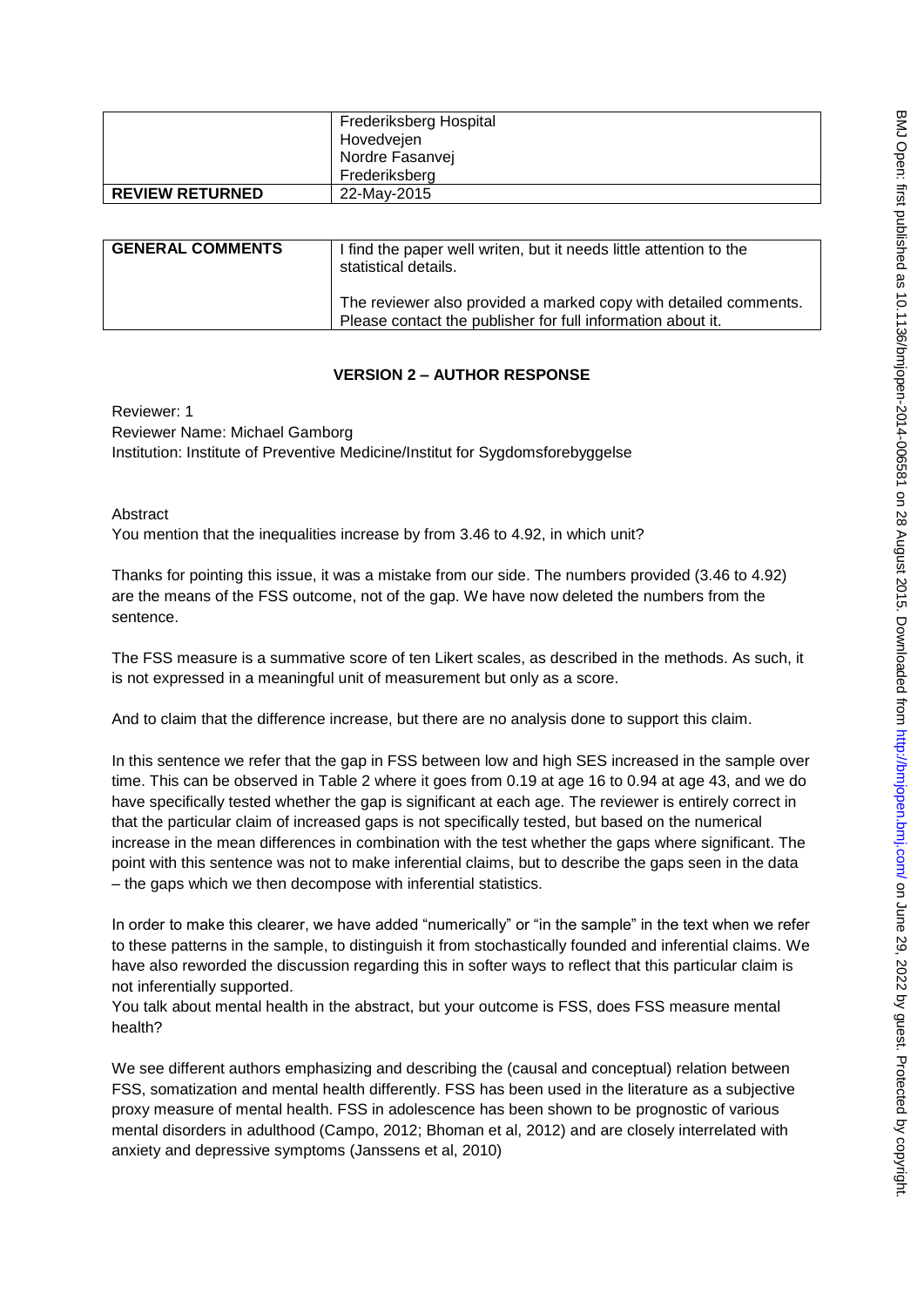However, we agree with the reviewer that it is indeed an undue simplification or even misconstruction to simply categorize them as mental health problems. While we feel that a conceptual/terminological discussion is outside the scope of this empirically oriented ms, in order to address the reviewer's concern and to avoid confusions, we have eliminated the term mental from the abstract.

### References

Campo JV (2012) Annual research review: functional somatic symptoms and associated anxiety and depression—developmental psychopathology in pediatric practice. J Child Psychol Psychiatry 53: 575–592.

Bohman H, Jonsson U, Paaren A, von Knorring L, Olsson G, et al. (2012) Prognostic significance of functional somatic symptoms in adolescence: a 15-year community-based follow-up study of adolescents with depression compared with healthy peers. BMC Psychiatry 12: 90. Janssens KA, Rosmalen JG, Ormel J, van Oort FV, Oldehinkel AJ (2010) Anxiety and depression are risk factors rather than consequences of functionalsomatic symptoms in a general population of adolescents: the TRAILS study. J Child Psychol Psychiatry 51: 304–312.

### Analysis

You use chi-sq test in the tables that needs to be mentioned in the methods.

Thanks for the observation. This has now been mentioned in the Methods section (page 9). The sentence reads now:

Descriptive statistics of the health outcome and the different variables by SES were carried out. The t test for the mean FSS and the chi square test for proportions to assess statistical differences were also applied.

You do not mention how you compare the mean FSS between SES groups, but I assume it is t-test, it needs to be described, and the actual p – values are also interesting, or even better the confidence intervals for the difference.

See above. Modifications in Table 1 have also been done.

If I am not mistaken then you do assume that FSS is normally distributed, even though it takes the values 0, 1, 2,.., 26. That seems not to be a reasonable assumption. I suspect that the distribution does have a lot of 0's and is skewed. I could be wrong, but as I comment on later the tables does not help me much.

The FSS measure does indeed display a positively skewed distribution, similarly at each age. However, it does have a peak >0 (i.e. the floor effect does not seem to include the population mean/median), with a gradual slope without additional peaks, a fairly large range with a underlying continuous distribution, and most importantly, no outliers. As such, while the measure indeed looks like most "problem scales" based on Likert items and as such is not normally distributed, it is certainly not a strong deviation. With the exception of extreme outliers, double peaks or such severe deviations from the normal distribution, this kind of scales are used routinely with parametric methods, since they are considered rather robust to deviations of assumptions. Moreover, to our knowledge, there is no suitable non-parametric alternative to Oaxaca-decomposition.

However, we agree with the principal point of the reviewer, and have therefore added the following in the limitations section of the ms (page 13):

The health outcome (FSS) measures were slightly skewed, which would indicate a deviation from a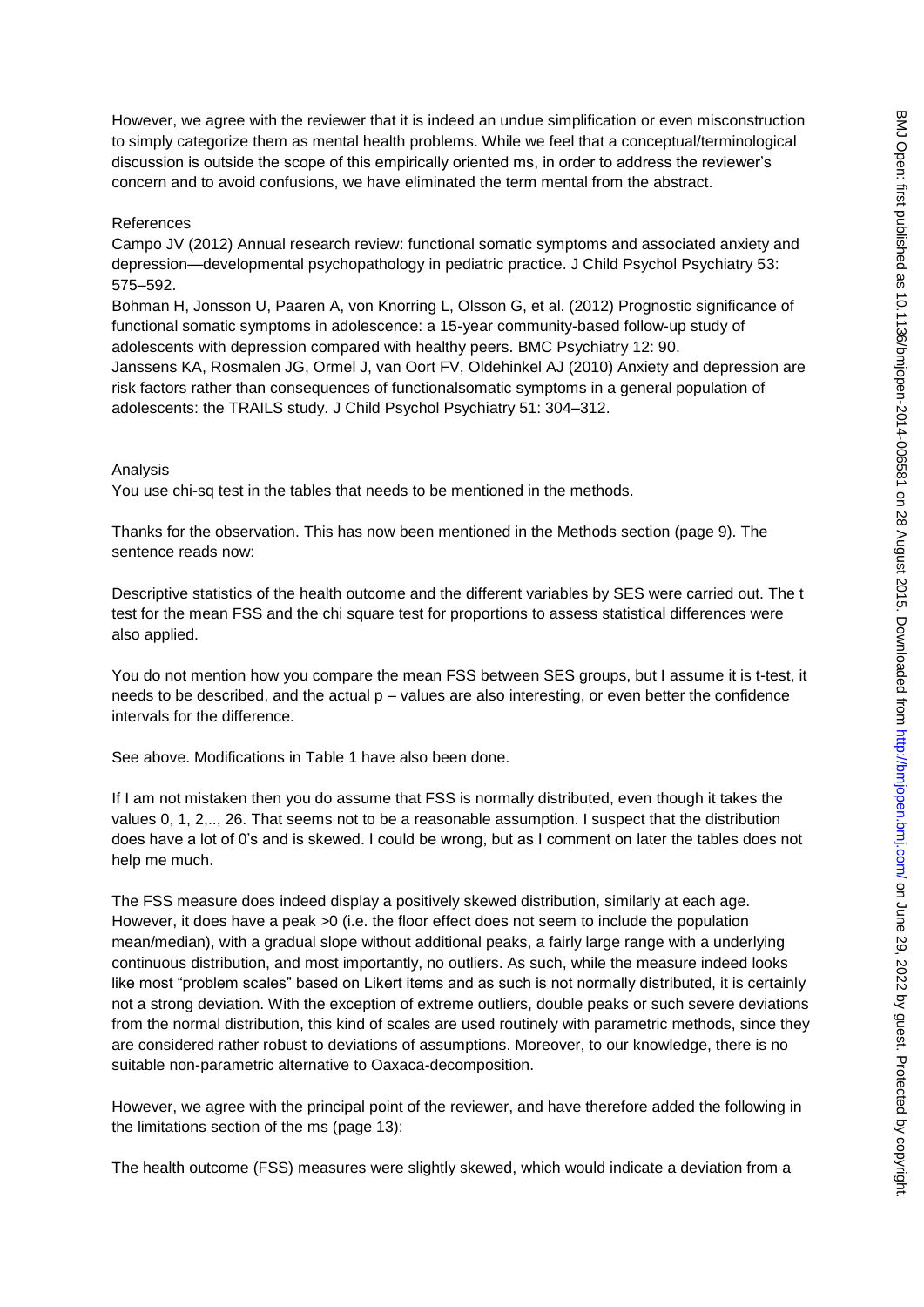parametric assumption. Therefore, the precise estimates should be interpreted with caution.

In the presentation of your results there is too little focus on the precision of your results, tables 2-4 needs confidence intervals, so that the reader can get an idea about the accuracy of your results.

Confidence intervals have been added to Tables 2-4.

I do have a problem with doing a decomposition analysis of a difference that might not even be there. The difference in FSS among the 16 year olds is not significant, so there might actually not be any difference, and then it does not make sense to decompose it. It also means that the denominators in the relative measures are small making the results unstable. But that will probably be visible looking at the CIs.

We see the point of the reviewer which we acknowledge as very relevant within classical regression frameworks. The key point to conduct an Oaxaca decomposition analysis is however that there is a health gap between a dichotomized socioeconomic variable and not the statistical association that there might between these two variables.

As the reviewer points there is not a significant association in the regression model between SES and FSS at age 16, indicating that we cannot be confident that the sample difference reflect a true population difference. There is however a sample difference in health of 0.19 units, and by performing the decomposition analysis on this sample difference we simply ask which factors might explain that observed difference. Not performing the decomposition of the non-significant gap would run the risk of type 2 error, and could be problematic e.g. in the case of future meta-analyses where even nonsignificant estimates are of relevance. Therefore, we rather keep the results as they are. However, we have revised the results and discussion to clearly reflect that the difference was not significant, and that the decomposition analysis therefore should be interpreted very cautiously.

In order to explain these health gaps, decomposition analyses were run for each of the four ages; for completeness sake also at age 16 despite this health gap being small and non-significant and therefore should be interpreted cautiously (page 10)

While the results should be interpreted cautiously in light of the non-significant health gap, our findings at age 16… (page 13)

Another related point is the justification to include variables in the Oaxaca analysis based on the regression results. This can be misleading. In our case at age 16, sex is significant but not parents separation in the regression model; in the Oaxaca analysis both variables explained the same amount of the difference (6.25% though in opposite directions). Based on the regression analysis we would have missed the contribution of the variable separation.

This dataset could be viewed as one dataset with repeated measures of outcome and exposures, or as 4 separate datasets, could you please reflect a little over the consequences of ignoring the repeated measures aspect of the data structure in your analysis.

Though as the reviewer mentions, the original database has a repeated structure because it is a cohort, in our study the data were analysed in a cross sectional way. To our knowledge, it is not possible to use the Oaxaca decomposition technique in a repeated measure design. As we see it, the main strength of performing these repeated c/s analyses on a prospective cohort is that many potential inter-individual sources of confounding and selection bias, which would be very manifest if we were to perform the same analyses on one cross-sectional sample stratified by age, are controlled by design, by virtue of the cohort data.